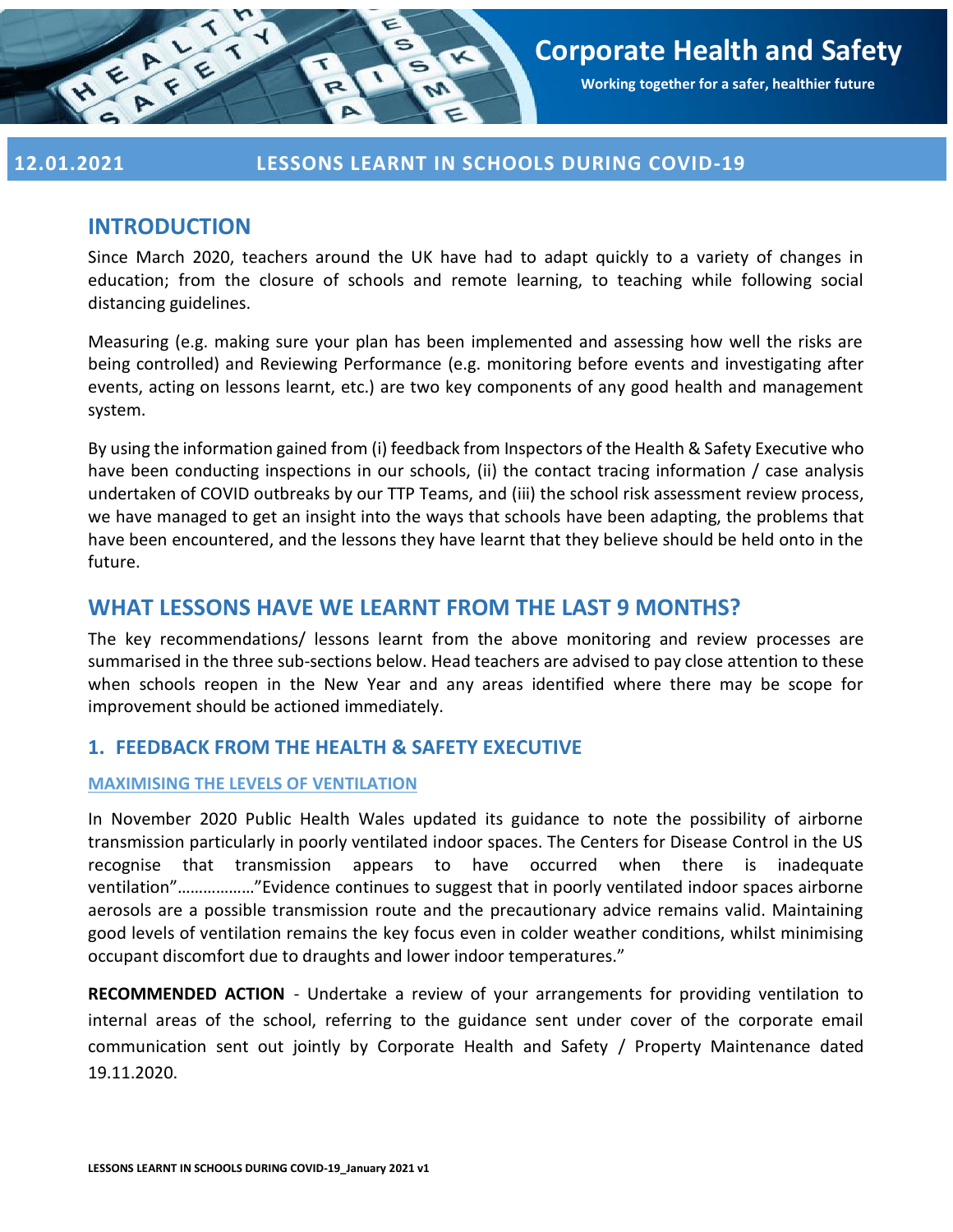

#### **FIRE DRILLS**

According to NWF&RS, the Regulatory Reform Fire Safety Order (RRFSO) 2005, under which schools are expected to carry out fire evacuation drills, is still in force and enforceable despite Covid-19. Fire drills are an important part of any successful emergency evacuation procedure and can assist in a safe evacuation in event of fire, it is imperative everyone understands what to do in event of fire.

**RECOMMENDED ACTION** - You need to assess the current situation considering the familiarity of your occupants and the last fire drill. If required and depending on your premises, you can familiarise new occupants with the premises and may be able to carry this out via a desktop drill, this is important when staff have been working at a different site previously. It is also extremely important to take into consideration the need for Personal Emergency Evacuation Plans (PEEPs) and how these will be managed and supported as part of your overall Emergency Evacuation Procedures and fire risk assessment.

In conclusion, the NWF&RS has confirmed that despite Covid-19 it is a legal requirement that evacuation drills must be fulfilled. Documentary evidence in the fire safety register will be required.

#### **FIRE RISKS OF ALCOHOL BASED SANITISERS**

When stored properly and used as directed, the likelihood of experiencing a fire associated with hand sanitiser is minimal. However, as with any flammable liquid, it is necessary to exercise caution. ... To avoid a fire hazard, never use alcohol-based sanitiser near a heat source or open flame.

**RECOMMENDED ACTION** – Ensure that relevant employees (especially those working next to naked flames or in any other environments that pose static-charge risk e.g. Kitchens, Science laboratories, Home economics, D&T workshops, etc.) never use alcohol-based sanitiser near a heat source or open flame. Whenever an employee applies alcoholic sanitiser, they must wait until the liquid has fully evaporated on their skin (i.e. their hands are completely dry) before they begin or resume work.

#### **BUILDINGS/ PREMISES INSPECTIONS, SAFETY TOURS**

Monitoring performance is an essential part of effective health and safety management. It involves checking that arrangements and systems are working as they should, for example

- physical controls are in place and working;
- staff have done what they are supposed to do;
- procedures are working and regularly reviewed.

Governing bodies, whether they are the employer or not, must satisfy themselves that monitoring arrangements are in place for COVID, and that the results are reported back to them. One of the ways of doing this is for the governor taking the lead on health and safety to get actively involved in conducting periodic safety inspections of the school premises.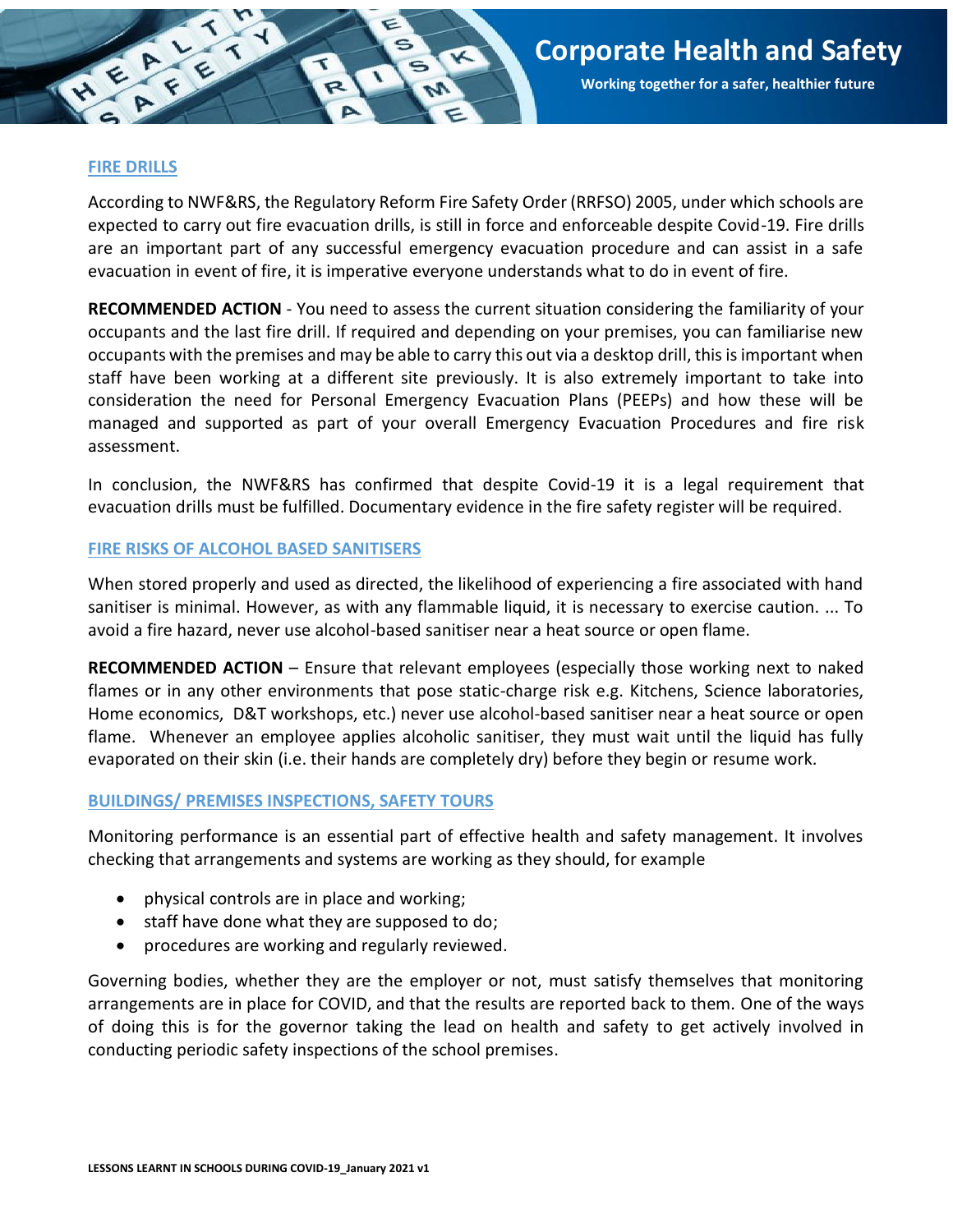

**RECOMMENDED ACTION** – Encourage Governors to get actively involved in conducting periodic inspections of the school buildings and premises. Please be reminded that a checklist has been developed to help schools monitor health and safety standards in their establishment and identify areas to address. A copy of this checklist can be downloaded from the health and safety section of the HWB website. It is recommended that the checklist is completed annually, but it can be divided into smaller sections and completed over several weeks/months. We recommend that schools evidence that formal recorded inspections are carried out on at least a termly basis.

### **PROVISION OF INSTRUCTION, INFORMATION AND TRAINING IN THE SAFE USE OF PERSONAL PROTECTIVE EQUIPMENT (PPE)**

Whilst it is important to remember that social/physical; distancing, hand hygiene and respiratory hygiene remain strongly evidenced to be the most effective ways to prevent the spread of coronavirus, it is recognized that there are also potential benefits of wearing PPE (including face coverings) in certain situations within educational settings.

**RECOMMENDED ACTION** – Schools and settings should reinforce to everyone the rules around the circumstances / activities when PPE should be worn in the school. All staff and learners should be reminded how to put on or remove PPE in the right order, the importance of washing PPE (if reusable), disposing of waste, and use of correct hand hygiene steps to reduce the risk of onward transmission of infection. It is particularly important that items of PPE (e.g. Emergency PPE Packs) are stored separately from each other (e.g. in sealed bags or containers) to reduce the risk of them becoming contaminated before use.

# **2. FEEDBACK FROM THE TTP PROCESS**

### **COMMUNICATION TO PARENTS/CARERS**

OVER the past few months a number of Flintshire schools have been affected by pupils who have been forced to self-isolate, due to positive cases in their school 'bubbles'.

The vast majority of families have complied with the requirements set out by Public Health Wales and the Welsh Government.

However, with children and staff returning to schools after the extended Christmas break at a time when a new variant of the COVID-19 virus is known to be in circulation, it is really important to remind ourselves of why we still need to adhere to these rules.

Over recent weeks there has been a steady increase in the numbers of people testing positive to COVID-19 in the county and, during this time, our colleagues in schools and the TTP Team have picked up on some 'concerning trends and misconceptions', which goes against the current health protection guidance.

Some of the main areas of concern are listed below: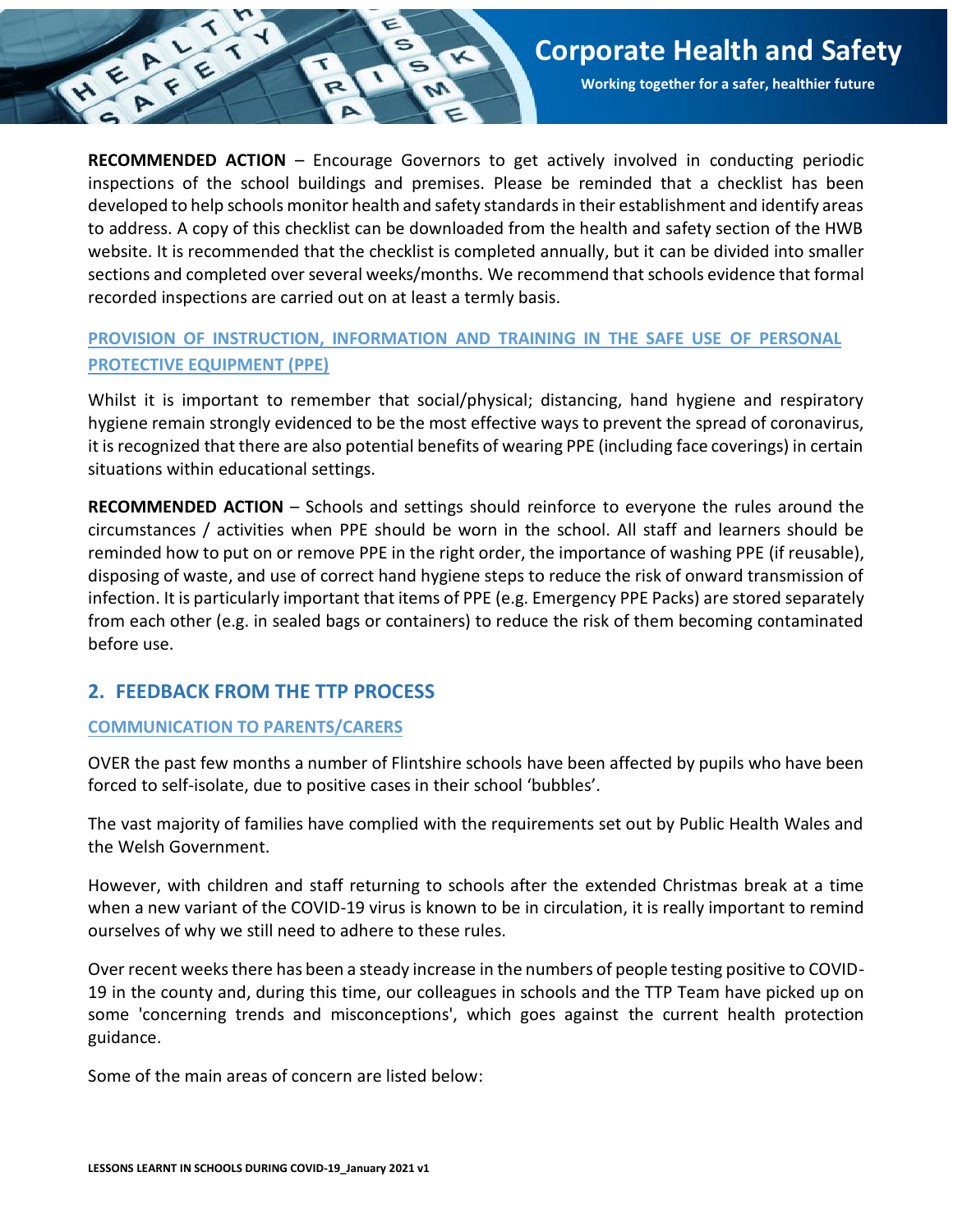

- Lack of adherence to self-isolation rules, when confirmed as a positive case or awaiting test results
- Adults with symptoms and whilst waiting for their test result to come through taking and picking up their children from school
- Childcare being provided by adults who are contacts of positive cases and should be self-isolating.
- Particularly for older pupils, not understanding how a bubble and the need to self-isolate works. For instance, carrying on with part time jobs, socialising with the bubble contacts.
- Children mixing outside school time sleepovers, birthday parties, play dates, park mixing, family parties. School bubbles only relates to the school – not outside. Also:
- Shared childcare out of school time unregistered childminders taking children back with their children from school, also grandparents, aunties and uncles.
- Lift sharing (both school staff and parents taking other people's children to school) this has caught several schools out.

**RECOMMENDED ACTION** - Ensure a reminder goes out to all parents, carers and pupils to adhere to national guidance and local school rules. Reinforce the message that we all need to work together to keep Flintshire safe and avoid meeting people from outside our household, wear face coverings and follow the rules that are in place to keep us all safe.

# **3. FEEDBACK FROM THE RISK ASSESSMENT REVIEW PROCESS**

A review of the forms submitted as part of the school risk assessment review process has revealed that there is no 'one size fits all' off-the-shelf suite of control measures to suit every school or circumstance. The control measures adopted by our schools are based upon the principles of,

- Avoiding contact with those who have symptoms.
- Frequent hand cleaning & good respiratory hygiene practices.
- Regular cleaning of settings.
- Minimising contact & mixing (with a strong focus on group/class separation).
- Communication with all stakeholders and awareness and understanding of guidance, risks and control measures.

All of our schools have demonstrated they recognise that even where these principles cannot be adopted in full, even a partial adoption of them will be beneficial in reducing the risk and more than one of the principles can be adopted simultaneously.

We asked Head teachers if they had any outstanding safety concerns or if there were any lessons to be learnt from their own experiences gained during the COVID pandemic. Some examples (not an exhaustive list) of the typical responses we received are given below: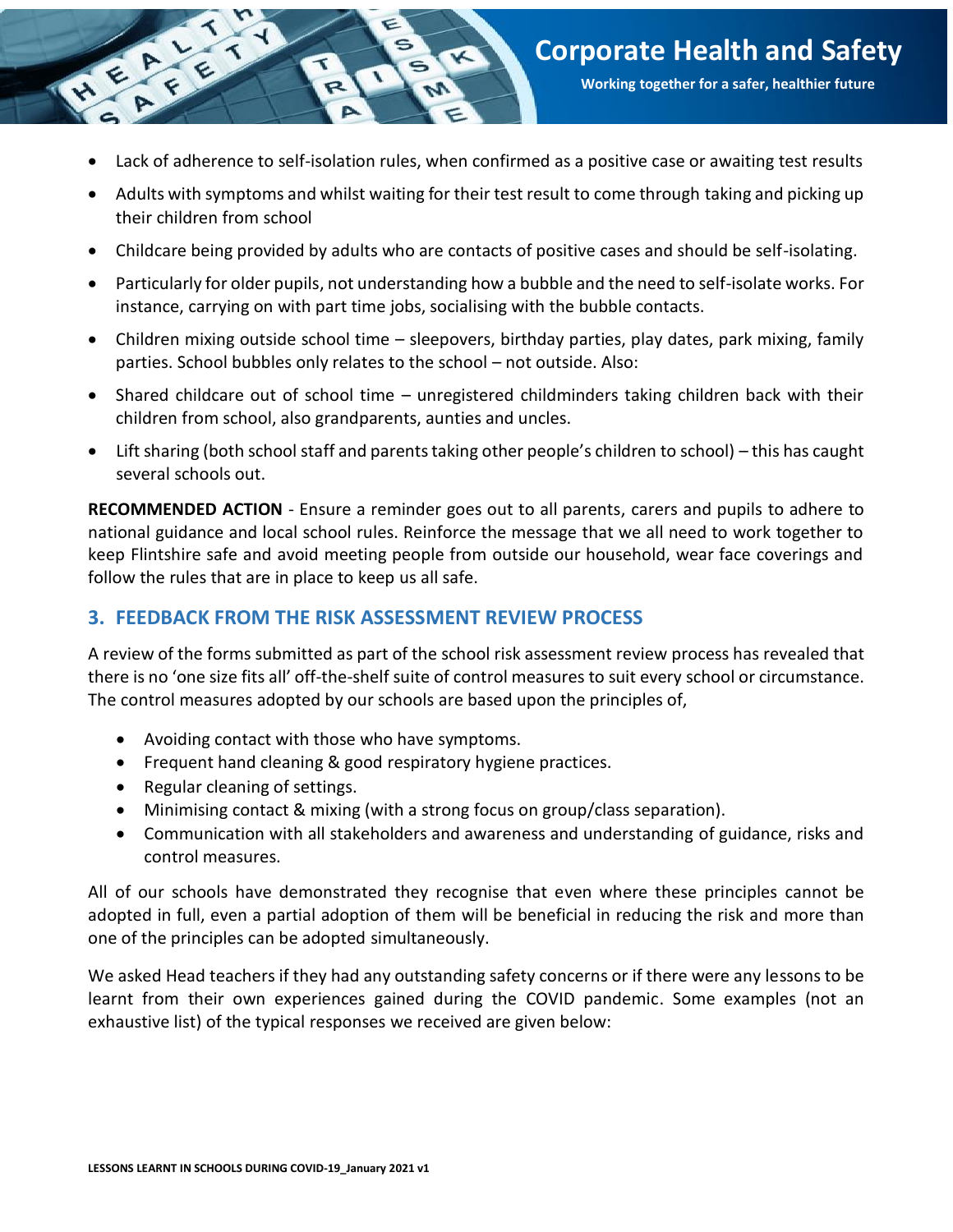

### **Primary Schools:**

*"We have had one case of COVID 19 with a member of staff. We feel it is very important to have the 2m distance at the front of the class between pupils and staff where possible. This gives extra safety reduces anxiety of staff".*

*"No official cases. However, one parent has shown symptoms, tested negative on a number of occasions,*  was hospitalized and was very poorly. Doctors were convinced that she had Covid despite testing *negative on a number of occasions. Both children remained at home as a precaution and received blended learning.* 

*Governors are very concerned about the use of Teams sessions with pupils. They are concerned about the potential for images of pupils to be captured during these sessions from the homes of other children as they do not know who is present.* 

*Governors were happy for just the teacher's voice to be used. They were happy for the setting where just the teacher can be seen, without the pupils seeing any other pupils."*

*"The Flintshire agreed protocol for schools worked well and was very useful in providing a checklist of necessary actions.*

*Communication with Food Safety/Environmental Health Team was very good and timely.*

*Staff and pupils in the bubble that were self-were expecting to be contacted by TTP as a matter of routine but were not probably as a result of the amount of pupils/staff involved. We have amended our advice to staff to reflect this.*

*There were some issues with our SchoolsComm parent notification for pupils with siblings which have been subsequently amended".*

*"One breakfast club staff member, no pupils.*

*Due to the fact that the staff member had consistently kept her distance from the pupils and worn a face mask, gloves and apron at all times the children in breakfast club did not need to self-isolate. Advice was taken from the EH team.*

*We have asked that siblings arrive at the same time, the younger siblings go into breakfast club; however, we were not recording those pupils on the breakfast club register. This had the potential of making it more difficult to identify contacts. Therefore, all younger siblings who now go into breakfast club are recorded on a separate register.*

*A staff member car shared with the staff member who had a positive test. This resulted in that staff member having to self-isolate also. This impacted on the staffing in the school. Staff were reminded not to car share and the importance of keeping their distance from one another.* 

*HSE inspection highlighted the need to open blinds [to maximise ventilation], this has been acted upon.*

*One way system introduced on the school yard to avoid people meeting at entrances."*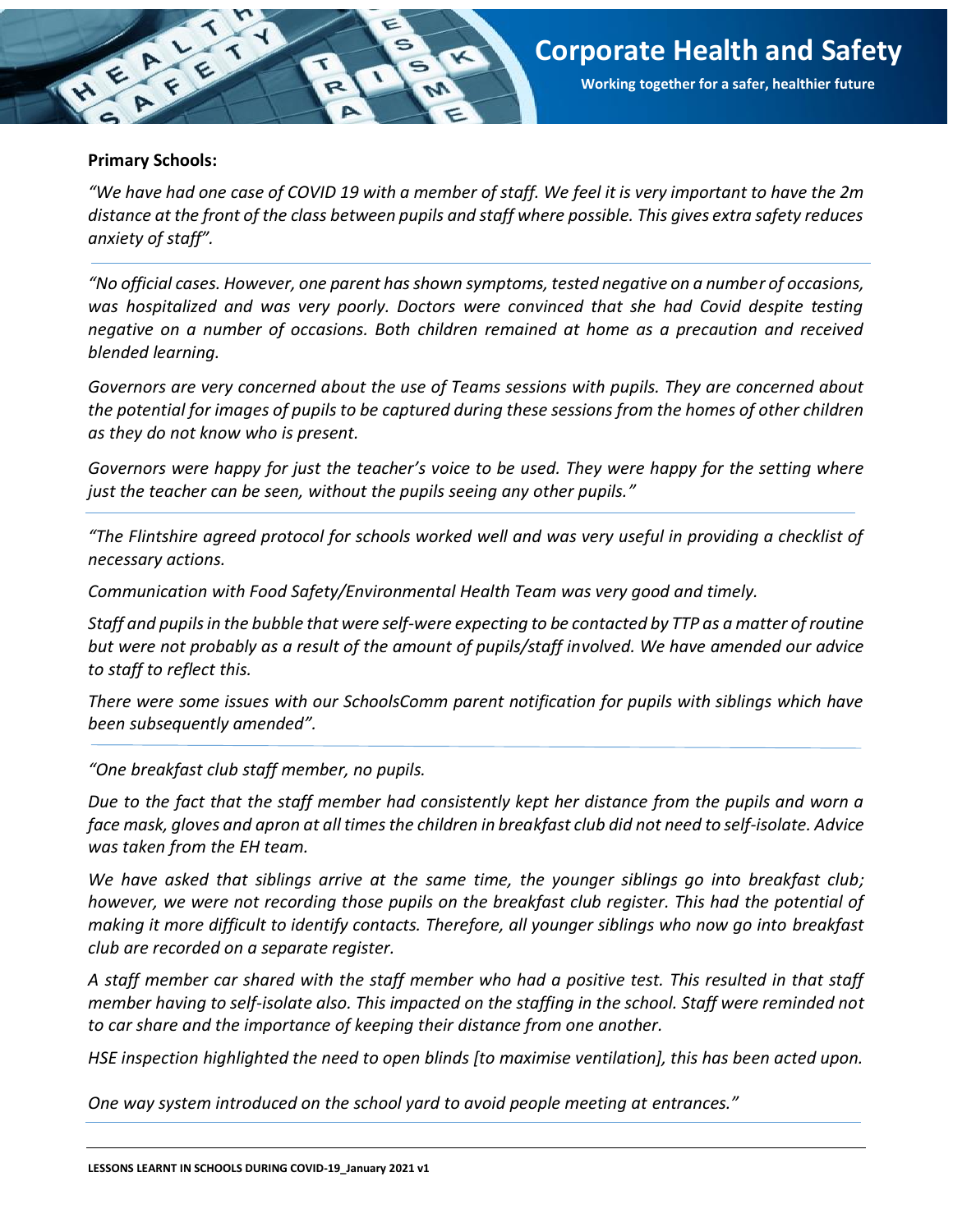

*"As we were the first school to have a positive case, we reflected on practice early on in September. As a result and in order to reduce the number of contacts, we separated and coned off areas of the school playground."*

### **Secondary Schools:**

*"Only with one member of staff testing positive. The staff member had been following the RA & operational guidance for social distancing, wearing masks/face coverings & the use of sanitisers (as well as enforcing these requirements with her classes). TTP were happy with their conversation with the staff member that no additional isolations would be required. This incident re-enforces the positive impact of following the school's RA requirements on virus transmission "*

*"Bad weather and a lack of covered outside areas means more students are having to remain indoors during dinnertimes, where there is also a lack of meeting areas large enough to accommodate the larger contact groups. Social distancing for supervising staff becomes more challenging due to numbers of students. Students also lack the opportunity of fresh air, having to remain inside where Covid restrictions are more stringent; and behaviour can be more challenging"*

*"Ensuring staff maintain the required social distance between each other Ensuring that communication between school and home is effective and that information is shared quickly*

*Importance of remote access to IT systems."*

*"Despite identifying bubbles as tutor groups in Years 7, 8 and 9, Environmental Health has required us to isolate whole year groups when a case has been identified (7 separate bubbles). Understanding that the aim is to keep bubbles intact wherever possible has been an important approach. Other control measures have been introduced to reduce contact during unstructured times."*

*"Details of which children have travelled on which buses when a case was picked up in year 11. She was not clear which bus she had travelled on. Need to try and keep an up to date list of who travels in daily"*

### **Special Schools:**

*"Transport need to fully involved and where a positive case occurs on transport such as a driver or escort, then transport need to provide details to EH/TTP as the school does not have these details. Transport also need to be on call as per schools do at evenings and weekends. Escorts should also be keeping a daily register of pupils on their bus (we are only talking small numbers) as school does not have details of who attends via transport each day and who has come in with a parent etc. Specific special school guidance would have been useful."*

#### **Pupil Referral Units:**

*"Social distancing was a concern. This has now been addressed to ensure staff remain vigilant all of the time"*